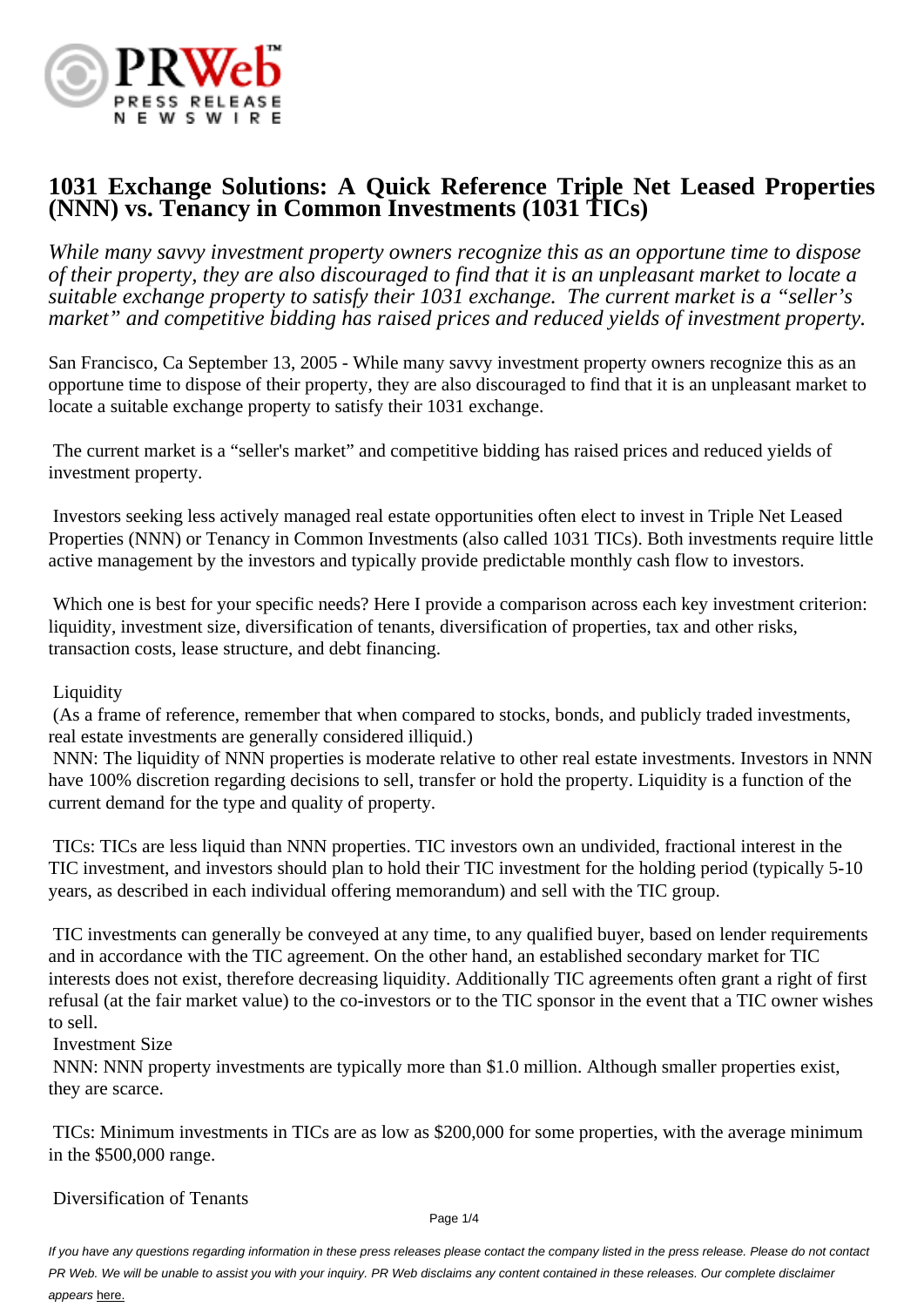

 NNN: NNN properties often are leased to only a single tenant. Although single tenants are often marked "investment grade" as listed by recognized credit rating agencies (and therefore in theory less risky), this offers little diversification if a tenant vacates or is unable to make lease payments.

 TICs: TICs are often multi-tenant properties and therefore offer the benefit of diversification. Multiple tenants decrease the dependence of the investment on any individual tenant.

## Diversification of Properties

 NNN: Because of the higher minimum investment amount, investors may lack sufficient equity to purchase multiple properties.

TICs: Lower minimum investments make it easier for investors to diversify among multiple properties.

## Tax Risks

 NNN: NNN properties are "real property" and are eligible for 1031 exchange provided the investor follows the IRS Guidelines for the Exchange.

 TICs: TICs carry some tax risk as TIC investments must be carefully structured to be considered "real property" by the IRS, rather than as a partnership interest (which is not eligible for a 1031 exchange) (see IRS Revenue Procedure 2002-22).

## Other Risks

 NNN: Properties carry real estate risks including but not limited to market risks, tenant credit risk, tenant renewal risk, natural hazard risks, etc.

 TICs: In addition to all the risks listed for NNN Properties, TICs carry additional risks such as sponsor risks, tax risks (as noted above) and others.

#### Transaction costs

 NNN: Investors can expect to incur real estate fees (often paid by the seller), transfer taxes, escrow and title fees, legal fees, due diligence fees, loan fees, etc.

 TICs: In addition to standard real estate transaction costs listed for NNN Properties, TIC investments involve additional transaction costs such as sponsor fees, broker/dealer commissions, legal fees, advertising and marketing fees, etc. These additional transaction costs are referred to as "load" and should be examined on a per transaction basis, as they vary by deal and by sponsor.

#### Lease Structure

 NNN: NNN leased properties are typically leased on a long-term basis, which makes the return of the investment predictable. The downside is that long-term leases are typically flat; you won't see increases in value for possibly 10 years or more. As investment property value is a derivative of the income generated by the property, flat lease structures limit the opportunity for appreciation of the property. Also note that, similar to a bond, single tenant, long-term leases have the potential to decrease in value as the lease expires. TICs: As many TICs are multi-tenant properties, there is often the opportunity to renew leases on a regular basis at market rental rates, thereby increasing the income (and value) of the property. Shorter leases, however, also present risks that the property will have higher vacancy than expected, adversely affecting the cash flow to the investor.

Page 2/4

If you have any questions regarding information in these press releases please contact the company listed in the press release. Please do not contact PR Web. We will be unable to assist you with your inquiry. PR Web disclaims any content contained in these releases. Our complete disclaimer appears here.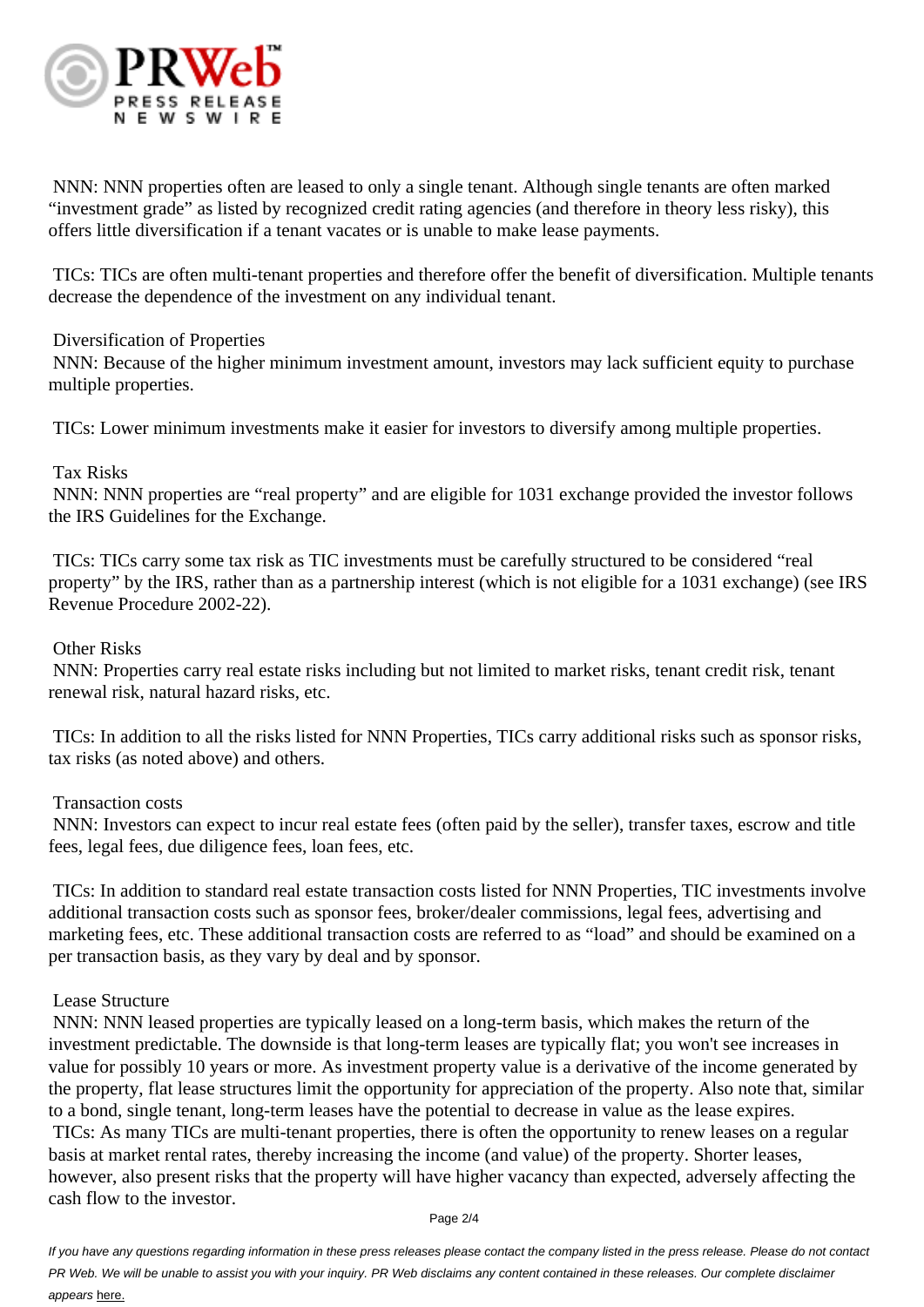

## Transaction Complexity

 NNN: Investors purchasing NNN lease properties will typically have to negotiate with the seller to finalize the terms of the purchase, secure a loan for the property, perform any due diligence required, and often compete with other bidders to obtain the property.

 TICs: Because TIC offerings are often "packaged" with management and financing in place, TICs simplify the 1031 process for the passive real estate investor. Additionally, since each investor acquires the property at the offering terms no negotiation is involved. Also, because each property typically can accommodate 20 or more investors it is often less competitive to secure a TIC interest.

 TIC offering memorandums include disclosure statements, a TIC agreement, and a loan agreement, among others. Although the paperwork is lengthy, it can usually be completed in a few hours once you and your legal and financial advisors have fully reviewed it.

## Final Thoughts: A Bit More on TICs

 TIC properties may be any of the major property types including office, retail, apartment or industrial. They may also be located all across the nation. As a TIC owner, each investor owns an undivided, fractional interest in an entire property and shares proportionately in the net income, tax shelters, and gains or losses.

 Each TIC owner receives a separate property deed and title insurance for their portion in the property investment. This gives them the same rights of ownership that a single owner would enjoy. Because TIC offerings are often "packaged" with management and financing in place, TICs may simplify the 1031 process for the passive real estate investor.

 TIC investments provide simplicity by eliminating active management headaches. Individuals who are ready to relinquish the day-to-day burdens of being a landlord, or who own land and would like an income producing property, may benefit from TIC investments. TIC programs provide a "mailbox management" investment that may save investors time and money.

 Furthermore, TIC ownership allows investors the ability to diversify your 1031 exchange into more than one property, and to own potentially larger, institutional-quality properties. Cash flow is generally paid monthly and is tax-sheltered via depreciation pass-through and interest deductions, and in many cases a portion of your net income is tax sheltered. You may also experience appreciation over the time that you hold your property.

With all of the added benefits of TICs, including the elimination of management headaches, diversification, and monthly cash flow, it is easy to understand why the TIC market is attracting so much attention. The Q2 2005 Edition of OMNI NEWS offers a glimpse of where this market is heading: the securitized TIC marketplace has grown from placing close to \$167 million TIC equity in 2001 to placing \$1.73 billion in 2004, and it is estimated that over \$4.27 billion TIC dollars will be placed this year. This is why seasoned investors, "baby boomers" seeking to build extra retirement income, and others are turning to TICs to meet their 1031 exchange requirements.

 About the author - Brian W. Topley, CCIM is a real estate investment advisor specializing in 1031 Exchange Investments with OMNI Brokerage, Inc .Member NASD/SIPC. He can be reached at (415) 274-2521 or www.1031street.com.

Page 3/4

If you have any questions regarding information in these press releases please contact the company listed in the press release. Please do not contact [PR Web. We will be unable to](http://www.1031street.com) assist you with your inquiry. PR Web disclaims any content contained in these releases. Our complete disclaimer appears here.